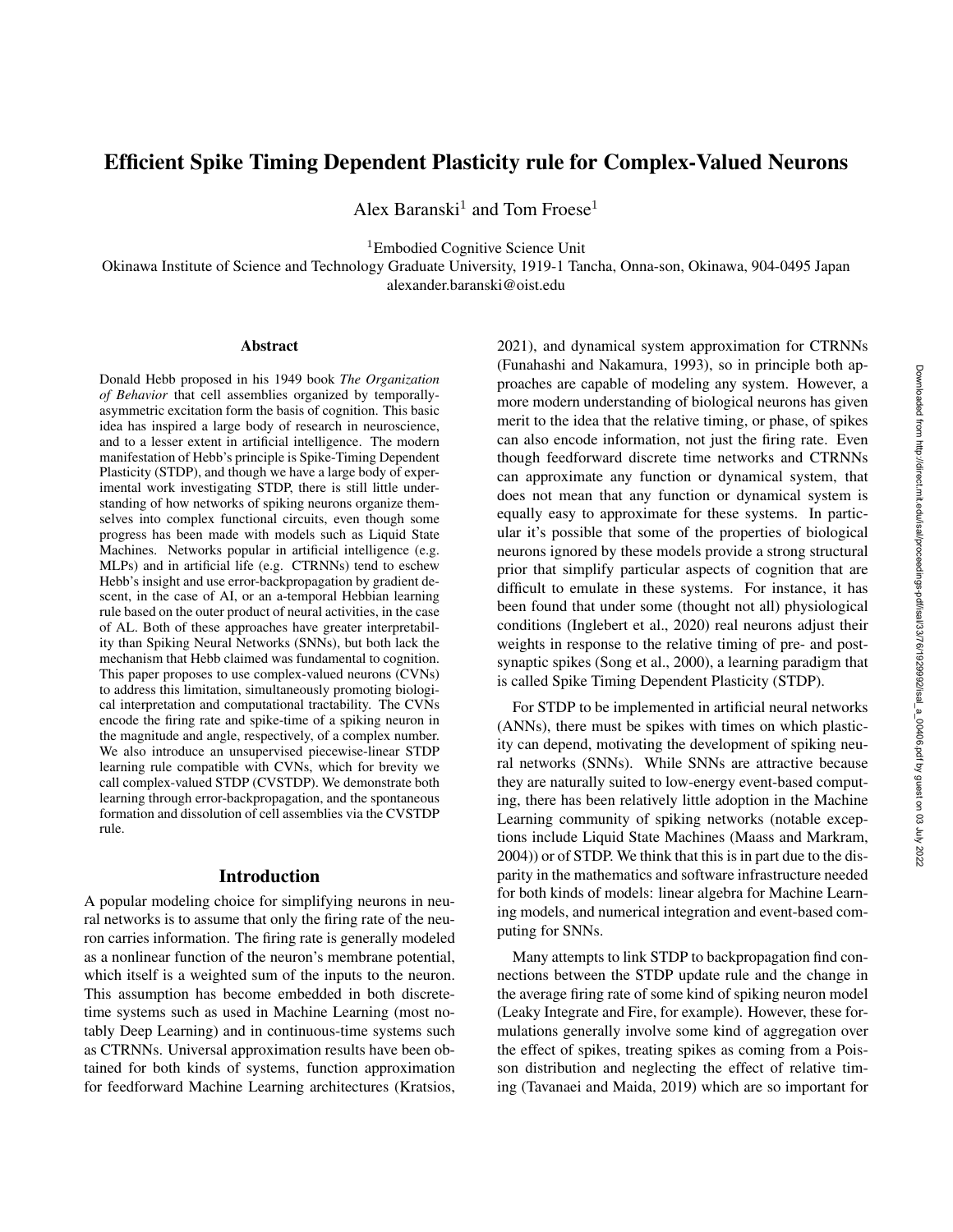STDP. In other words, STDP becomes nothing more than an event-based approximation of backpropagation for ratecoding neurons.

Complex-Valued Neural Networks (CVNNs) are a kind of ANN in which the weights and biases are complex-valued, and the nonlinear activation function maps complex values to complex values, see (Bassey et al., 2021a) for a recent review. In general, these networks have found limited use in deep learning despite evidence of their utility (Rahman and Geiger, 2016; Danihelka et al., 2016; Arjovsky et al., 2016). In general, the motivation for using CVNNs in deep learning is that complex numbers have some beneficial properties with respect to gradient descent, namely that critical points of CVNNs are saddle points instead of local minima (Nitta, 2002). From a biologically perspective it is believed that neural oscillations play an important role in cognitive processing (Ward, 2003), and because complex numbers provide a natural way to represent oscillations, some work has been done using CVNNs to model perceptual binding through neural synchrony (Rao and Cecchi, 2010). Some work (Woźniak et al., 2020) has modeled spiking neurons as threshold neurons with an accumulator, but spike times can only take discrete values, whereas our approach allows for continuous spike times. To our knowledge there has been no investigation of the possibly fruitful connection between STDP-based learning and the temporal information that the phase of a CVN can carry. In particular, (Reichert and Serre, 2013) used CVNs with a similar interpretation to the one used in this paper (that is, firing rate and spiketime are related to complex number magnitude and angle), but we introduce some additional constraints to our nonlinear activation function motivated by biological plausibility. In addition, their work focused exclusively on training CVNNs using gradient descent, whereas here we introduce a computationally efficient variant of STDP that is applicable to CVNNs, and demonstrate that this rule is sufficient to enable the spontaneous and transient self-organization of phase-assemblies, which we hope will lead to the development of computationally tractable, biologically plausible, and mathematically interpretable neural networks that would enable translation of results among the neurophysiology, deep learning, and artificial life communities. Our hope is that the model presented in this paper can serve as a computationally simple but phenomenologically rich substrate for further study. To be clear, the model proposed here is not, per se, more powerful than other computational models of learning. Rather, it has the potential to make more transparent (from a machine learning perspective) some aspects of the behavior or real neurons.

#### Neuron model

Probably the simplest choice that can return a notion of relative spike timing to what is fundamentally a rate-coding neuron is to add another number, a phase offset. This en-



Figure 1: The blue region represents the range of permissible states for a CVN of the type described in this paper with a maximum firing rate  $f_{max}$  of 10. It is visually clear here that higher-frequency neuron states have a smaller range of possible phases.

courages us to think of the neuron as an oscillator, with a firing rate f and a phase offset  $\omega$ . In order to have these terms be well defined, as well as to stay within the mathematical framework common to machine learning, we pick an arbitrary binning of time, and have the neuron's firing rate and phase be constant within a single time bin. Our convention in this paper will be to treat time within a bin as a real number t between 0 and 1. We assume that all connections between neurons have a transmission delay of one time bin. This helps us conceptually, because we can treat individual neurons as isolated from feedback loops within a time bin. Essentially, feedback can only happen over multiple time bins (where feedback from A to itself means A stimulates neuron B, which reciprocally stimulates neuron A).

At this point, we seem to have two options: (A) treat the phase offset  $\omega$  as the time of the first spike (without loss of generality a value between  $0$  and  $1$ ), or  $(B)$  treat the phase offset as the phase of a periodic function (period  $T = \frac{2\pi}{f}$ ). The difference between these two is that in (A) we find that the phase component of the neuron's state always conveys information, whereas in (B) the phase only conveys information when the firing rate is low, because the effective phase  $\omega_{eff} = \omega \mod T$ , meaning that the range of effective phases is  $[0, \frac{2\pi}{f}]$ . We will explore the consequences of only the second model, because we feel that it better captures the spirit of a trade-off between rate-encoding and temporal-encoding. The reasons this trade-off should exist are relatively simple. Consider a spike train with temporal jitter (that is, individual spikes do not have completely precise timing). If the firing rate is low, it will still be possible to encode information in the relative timing of spikes, because there are few spikes with large temporal gaps between them, making spike disambiguation possible. However, for higher firing rates, we will find that individual spikes are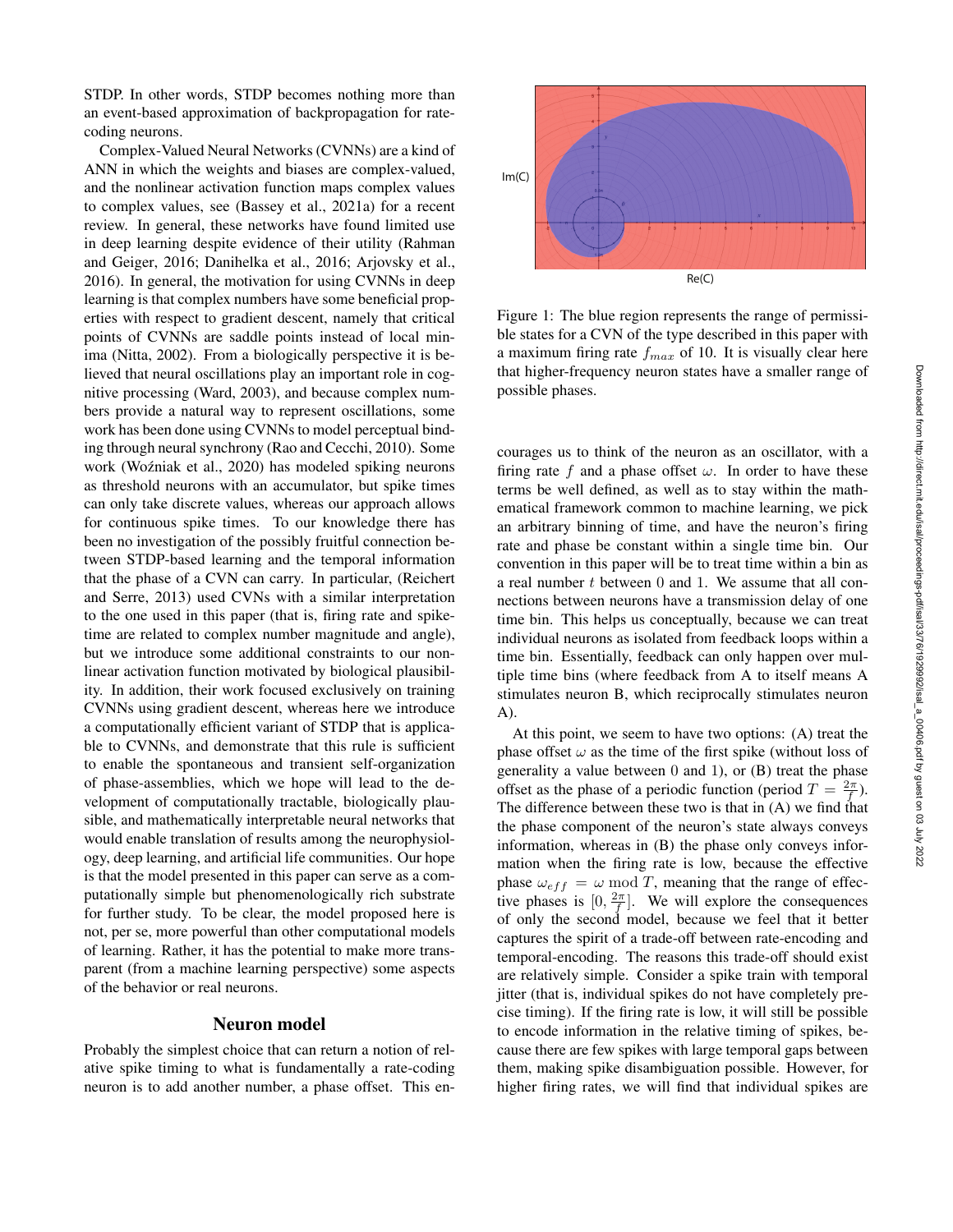

Figure 2: Magenta curve is symmetric STDP with A=1 and  $\tau = \frac{1}{4}$ . Green curve is the linear approximation given in equation (10).

more likely to "swap places" temporally with each other, meaning that spike disambiguation becomes difficult or impossible. Thus, from a theoretical perspective, we feel that explicitly modeling this trade-off is warranted, especially in light of the evidence that relative timing of spikes becomes less important for plasticity at high firing rates (Froemke et al., 2010).

A natural way to encode the state of a neuron with both firing rate and firing time is in a complex number  $c$ , with the firing rate of the neuron encoded in the magnitude or radius  $r$ of c and the phase offset  $\omega$  encoded in the angle  $\theta$  of c. Using this convention, we have  $c = r \cos(\theta) + i \cdot r \sin(\theta)$ , where i is the complex unit. We note here briefly that "phase offset" and "firing time" are used interchangeably through a scalar factor of  $2\pi$ , so the "firing time" of a CVN is a number in  $[0, 1]$  for the purposes of STDP calculation, but is a number in  $[0, 2\pi]$  for the purposes of representation as a complex number.

As per the usual formulation in machine learning models, we construct our network as an alternating sequence of affine and nonlinear transformations. The affine transformation, which models the integration of inputs, is formulated as

$$
a_k = \sum_j (w_{j,k} \cdot z_j) + b_k \tag{1}
$$

which is a weighted (by  $w_{j,k}$ ) sum of inputs  $z_j$  to neuron k. In matrix and vector notation, this is

$$
\mathbf{a} = \mathbf{W}\mathbf{z} + \mathbf{b} \tag{2}
$$

In this paper, we consider only  $\mathbb{R}$ -valued weights, and for now we let b be the zero-vector 0, so we can re-write the above as

$$
\mathbf{a} = \mathbf{W}(\mathbf{z}_r \odot \cos(\mathbf{z}_\theta)) + i \cdot \mathbf{W}(\mathbf{z}_r \odot \sin(\mathbf{z}_\theta)) \qquad (3)
$$

Where  $\odot$  is an element-wise product, and  $z_r$  and  $z_\theta$  are the vectors of element-wise magnitudes and angles of the complex vector z, respectively. We define  $\mathbf{a}_{real} = \mathbf{W}(\mathbf{z}_r \odot$  $\cos(\mathbf{z}_{\theta})$  and  $\mathbf{a}_{i m a g} = \mathbf{W}(\mathbf{z}_{r} \odot \sin(\mathbf{z}_{\theta}))$ , which lets us rewrite  $\mathbf{a}$  as  $\mathbf{a} = \mathbf{a}_{real} + i \cdot \mathbf{a}_{imag}$ 

Because a is a complex vector, each of its elements has a radius and an angle. Let  $a_r$  and  $a_\theta$  be the element-wise radius and angle vectors of a, respectively. More concretely, the k-th elements of  $a_r$  and  $a_\theta$  are

$$
a_{r_k} = \sqrt{a_{real_k}^2 + a_{imag_k}^2}
$$
 (4)

$$
a_{\theta_k} = \operatorname{atan2}(a_{real_k}, a_{imag_k}) \tag{5}
$$

Where atan2 is the 2-argument arctangent function. Now, we can introduce the CV-nonlinearity used for our model  $g: \mathbb{C} \to \mathbb{C}$ , defined as

$$
g(\mathbf{a}) = \mathbf{y}_f \odot \cos(\mathbf{y}_\omega) + \mathbf{y}_f \odot \sin(\mathbf{y}_\omega) \tag{6}
$$

with

$$
\mathbf{y}_f = f_{max} \cdot \tanh(\frac{\mathbf{a}_r}{f_{max}}) \tag{7}
$$

$$
\mathbf{y}_{\omega} = 2\pi \cdot \left(\frac{\mathbf{a}_{\theta}}{2\pi} \bmod \frac{1}{\mathbf{a}_r}\right) \tag{8}
$$

In this formulation,  $f_{max}$  is the maximum firing rate of a neuron, and the tanh function serves the same role as a saturating non-linearity that controls overall activity in the network. Figure 1 provides a visualization of the domain (all complex numbers, i.e. the red and blue regions) and the range (only the blue region) of the our CV-nonlinear function. We note that the nonlinearity we use is actually differentiable, meaning that a network of CVNs can be trained using gradient descent, without any modification. There are a number of benefits to the neuron model outline above from the perspective of biological plausibility and interpretability, in particular in comparison to CTRNNs (Beer, 1995) . First,  $a_r$  is always positive, and since  $\tanh(x) > 0 \,\forall x > 0$ , we are never faced with the situation of trying to find an interpretation of negative outputs for neurons; the output is always positive, so an interpretation as a firing rate is always unproblematic, at least from a mathematical point of view. Second, the CVN's *state* is equal to a bounded function rather than having the state *derivative* equal to a bounded function, as is the case in CTRNNs. This is beneficial, because the state space of a CTRNN can technically be unbounded over time, meaning that dynamics can, in theory, diverge to either infinite negative or positive values. The dynamics of a neuron governed by  $q$  however are bounded to the blue region (in the case of  $f_{max} = 10$ ). Biological neurons themselves are only capable of finite firing rates, so it makes sense to directly enforce this constraint with a saturating nonlinearity.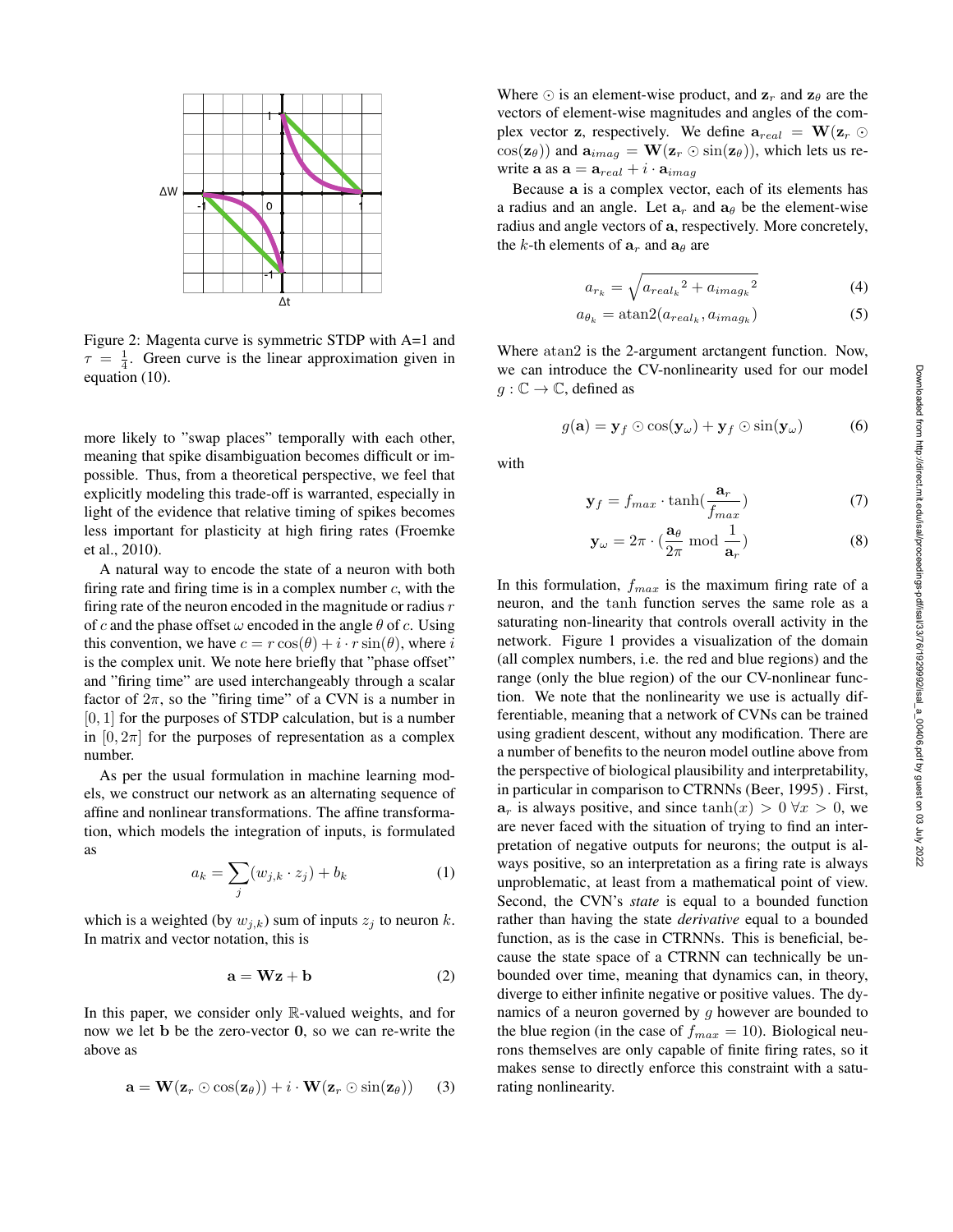

Figure 3: The pre-synaptic neuron has a fixed firing rate equal to 1 and a fixed firing phase  $=$   $\frac{1}{2}$ . The post-synaptic rate varies from 0 to 10, while the post-synaptic phase varies from 0 to 1. There is a large amount of detailed structure in real STDP learning that is lost in CVSTDP learning, though the overall shape of the potentiation distribution is preserved.

# Learning rule

Our choice of neuron model has radically reduced the complexity of the state-space of a spiking neuron down to just two dimensions, but even so, the dynamics of STDP are non-trivial. It is possible to explicity generate the spike-train from a given firing rate and phase offset, and then directly calculate the weight change due to a given STDP learning rule. Doing so is computationally quite expensive from the point of view of a Machine Learning update rule, and furthermore yields a very intricate dependency between the phase and rate of the pre- and post-synaptic neurons (see the left side of Figure 3 for an example, where the pre-synaptic neuron has a firing rate of 1 and a phase offset of  $\frac{1}{2}$ ). Furthermore, there is evidence that the dependence of synaptic potentiation and depotentiation on relative timing of individual spikes breaks down for higher firing rates, and that there is a transition to a more rate-based outer-product Hebbian learning rule (Froemke et al., 2010). In order to capture at least some of the dependence of synaptic dynamics on temporal order, as well as model this transition to a simpler outerproduct Hebbian rule at higher firing rates, we construct our STDP learning rule for CVNs as explicitly interpolating between two edge cases: STDP per-se, which heavily relies on spike timing, and simple rate-based Hebbian learning based on the product of firing rates. The classic form of STDP is Strength of the potentiation, and the synpatic potential in the synchronous of synthesis in the synthesis of synthesis and the synthesis of synthesis potential in the synthesis potential in the synthesis Probability Densi

$$
\Delta W = \begin{cases} A_{+}e^{-\frac{\Delta t}{\tau_{+}}}, & \text{if } \Delta t \ge 0\\ 0, & \text{if } \Delta t = 0\\ -A_{-}e^{\frac{\Delta t}{\tau_{-}}}, & \text{if } \Delta t \le 0 \end{cases}
$$
(9)

Where  $\Delta t$  is the difference between the firing time of a post-synaptic and pre-synaptic spike,  $A_+$  controls the



Figure 4: The top and middle images show the evolution of the distribution of phase offsets over time for a network of 1000 CVNs. The phase offset distribution is the empirical probability density of phase offsets. Brighter yellow colors indicate higher density, while darker blue indicates lower density. Without learning, the distribution of neuron firing phases has no obvious structure (top image). When CVSTDP-learning is introduced, complex phase synchronization spontaneously forms and un-forms (middle image). The phase distribution tends to rotate over time under the action of the affine transformation, making visual comprehension difficult. In order to clarify the structure in the phase distribution over time, we rotated the phase distribution at each time-step to maximize it's coherence with the previous time-step. The bottom image shows a plot of the entropy of the phase distribution over time both in the no-learning case (blue line) and the CVSTDP learning case (orange line).

of depotentiation,  $\tau_{+}$  is the time-constant of potentiation, and  $\tau_-\$  is the time-constant of depotentiation. For the purpose of fitting the dynamic range of this function within the temporal window of our model, we set  $\tau_+ = \tau_- = \frac{1}{4}$  and  $A_{+} = A_{-} = 1$ , which confines effective learning to cases were  $|\Delta t| \leq 1$ . In order to create an operation that will be easier to vectorize, we introduce a linear approximation of symmetric STDP that has the form

$$
\Delta W' = 2\left\lfloor \frac{\Delta t}{2} \right\rfloor + 1 - \Delta t \tag{10}
$$

Equations 9 and 10 are shown for comparison in Figure 2 to demonstrate that the simplification is in fact similar in overall shape to the original exponential form with the cho-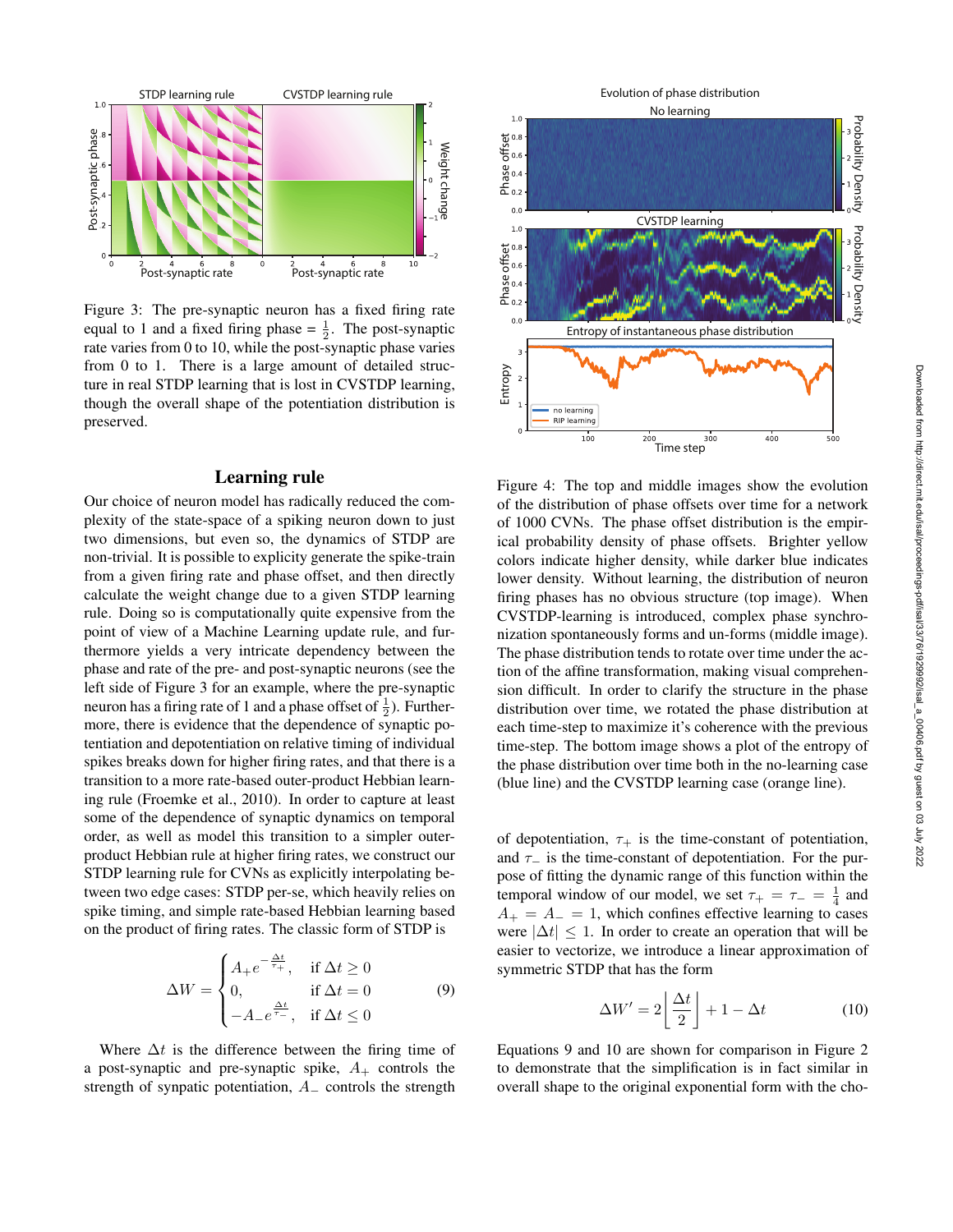

Figure 5: Each plot shows the joint probability distribution of entropy (x-axis) vs. largest future entropy fluctuation  $(in a time window K) (y-axis)$ . High entropy implies low synchrony and visa-versa, so negative fluctuations are synchronizations, positive fluctuations are desynchronizations. There is relatively little change in the distribution over different levels of network sparsity in both clamped and unclamped cases. In the unclamped case we see a higher tendency for large spontaneous desynchronizations (higherdensity area in top-left corner) vs. the clamped case, where spontaneous synchronizations are more common. Simulations run with CVSTDP.

sen parameters. The CVSTDP learning rule explicitly interpolates between this STDP term and a Hebbian term. The CVSTDP learning rule, given in terms of the pre-synaptic firing rate  $y_f^{pre}$ , the post-synaptic firing rate  $y_f^{post}$ , and the

difference  $\Delta \omega = y_{\omega}^{post} - y_{\omega}^{pre}$  between the post-synaptic phase  $y_{\omega}^{post}$  and the pre-synaptic phase  $y_{\omega}^{pre}$ , is

$$
\Delta W_{CVSTDP} = \gamma \cdot \alpha \cdot \delta_{HEBB} + \beta \cdot \delta_{STDP} \tag{11}
$$

$$
\delta_{HEBB} = y_f^{pre} \cdot y_f^{post} \tag{12}
$$

$$
\delta_{STDP} = \left\lfloor \frac{\Delta \omega}{2} \right\rfloor + 1 - \Delta \omega \tag{13}
$$

$$
\alpha = \frac{8 \cdot \phi \cdot \delta_{HEBB}}{(\phi + 2 \cdot \delta_{HEBB})^2}
$$
 (14)

Where  $\gamma$  and  $\beta$  are hyperparameters that determine the relative strength of the STDP and Hebbian terms, respectively (we set  $\gamma = 10$  and  $\beta = 100$  for all experiments). The  $\alpha$  term controls the frequency-dependent transition from STDP-learning to Hebbian-learning, and is a unimodal function in the positive domain that has a maximum of 1 at  $2\phi$ , which makes  $\phi$  another hyperparameter (we set  $\phi = 4$  in all experiments). We note that all of these formulas can be calculated in a vectorized fashion, making computer implementation particularly easy.

Figure 3 demonstrates an example of the differences between STDP and the greatly simplified CVSTDP learning rule for a fixed pre-synaptic firing rate and phase. Note that while much of the detail of STDP is lost, the broad structure of depotentiation and potentiation is preserved.

Our aim in this paper is to demonstrate that CVNNs can be a useful tool for connecting the formalisms and insights associated with those formalisms in deep learning and computational neuroscience. To that end, we check that (1) a feedforward network of CVNs can successfully be trained using error-backpropagation by gradient descent to memorize a small toy dataset without any higher-order structure (noise vectors), and that (2) a network of recurrently connected CVNs can autonomously synchronize its activity.

# Methods

All of our computational experiments were performed with a PyTorch (Paszke et al., 2019) implementation of the described CVN and CVSTDP rule. Weight matrices were always initialized with values drawn from a uniform distribution over the range  $\left[\frac{-1}{\sqrt{N_{in}}}, \frac{1}{\sqrt{N_{in}}} \right]$  $\frac{1}{N_{in}}$ , where  $N_{in}$  is the number of input neurons for a weight matrix.

#### Rate-Phase translation

Since the network model is end-to-end differentiable, we can train networks of CVNs using error-backpropagation, a result that has already been well explored elsewhere, see (Bassey et al., 2021b) for a review. Here, we demonstrate that networks of this type can learn to extract information encoded in firing rates, translate that information into an encoding using spike timings, and then translate this information back into firing rates. To do this, we built a CVN autoencoder (top image of Figure 7), and clamped the firing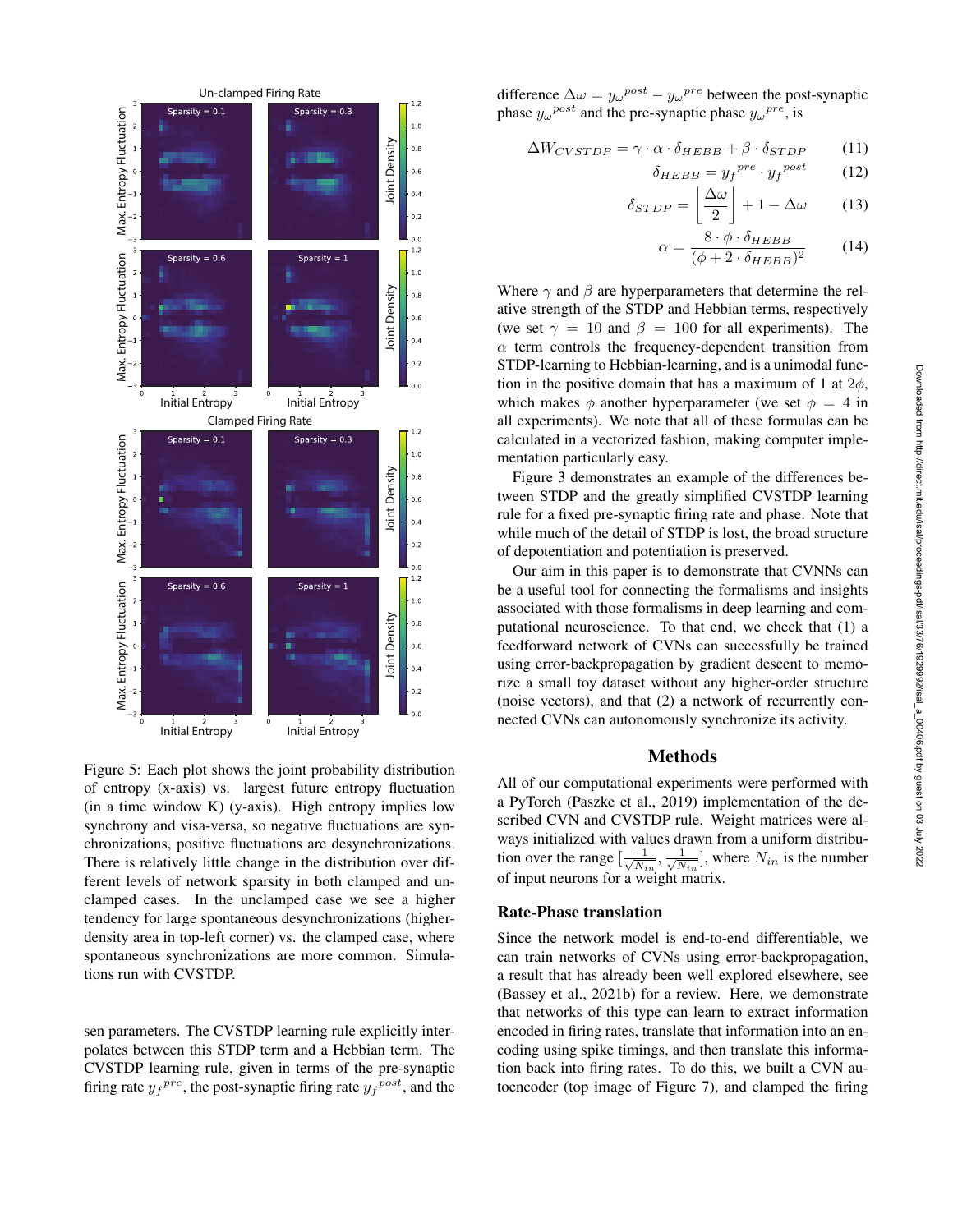rates of the neurons in the encoder network to 1, so that information could only be transferred through the network via phases. The input dimension of the autoencoder was 32 (32 input CVNs), with subsequent layers of 24 and 16 CVNs. The encoding layer of 8 CVNs also had firing rates clamped to 1. The dataset was a small set of random vectors, where the phases of the vectors were all zero, but the firing rates were random, taking values between 0 and 1.

We treated the autoencoder as a denoising autoencoder (DAE). The network was fed noisy versions of the dataset vectors, and trained with error backpropagation through stochastic gradient descent (SGD) to recover the noiseless vectors. This only makes sense because of the size of the dataset, for a larger dataset the network would have needed to generalize the dataset, but it's impossible to generalize noise, which is what our dataset is. We did not use the CVSTDP learning rule for this experiment.

## Synchronization

We ran simulations of networks of CVNs with CVSTDP learning (not backpropagation) for 1000 timesteps, using 32, 100, 316, and 1000 neurons and differing levels of sparsity, i.e. the fraction of connections in a network that are clamped to 0 throughout the entire life of the network, with sparsity values of 0.1, 0.2, 0.3, 0.4, 0.5, 0.6, 0.7, 0.8, 0.9, and 1. We then calculated for each time step in a given simulation, the discretized distributions of phase across the entire network (discretized with 25 bins). This allowed us to directly calculate the instantaneous entropy of the phase distribution (an example of which is shown in the top and middle images of Figure 4). Low entropy indicates a higher degree of synchronization while high entropy indicates a lower degree of synchronization (notice in Figure 4 that when there are phase clumps in the middle image, the entropy goes down in the bottom image). We observe in a representative time series of this distribution that the entropy has the potential for large fluctuations, indicating spontaneous increases and decreases in the phase coherence of the network, which we think can be interpreted as the formation and dissolution of neuronal phase assemblies.

In order to quantify these fluctuations, we did the following: For each time point in our series, we looked at the next K=200 time points, calculated the minimum and maximum values of the entropy over those time points, and found the range (minimum - maximum) of entropy over this time span. Then, we checked if the maximum occurred after the minimum (indicating a positive fluctuation) or before the minimum (indicating a negative fluctuation), which allowed us to assign to each point in a time series a signed maximum fluctuation magnitude. In this formulation, K acts as a scale term, since it controls the time horizon over which maxima and minima can be calculated. If we plot a two-dimensional distribution of the entropy value at a time-point vs. maximum entropy fluctuation over the next K time points, it can



Figure 6: Detailed look at entropy vs. future entropy fluctuation distribution for dense 1000 neuron network. For both the unclamped and clamped firing-rate cases, we show the joint distribution (mostly blue image) and the marginal distributions of entropy (top histogram in each case) and future entropy fluctuation (side histogram).

give us a sense of what kinds of fluctuations occur in the future for a given entropy value (examples are shown in Figure 5 and Figure 6).

#### Results

Here we present the result of some preliminary investigations of the properties of our CVN and the CVSTDP learning rule.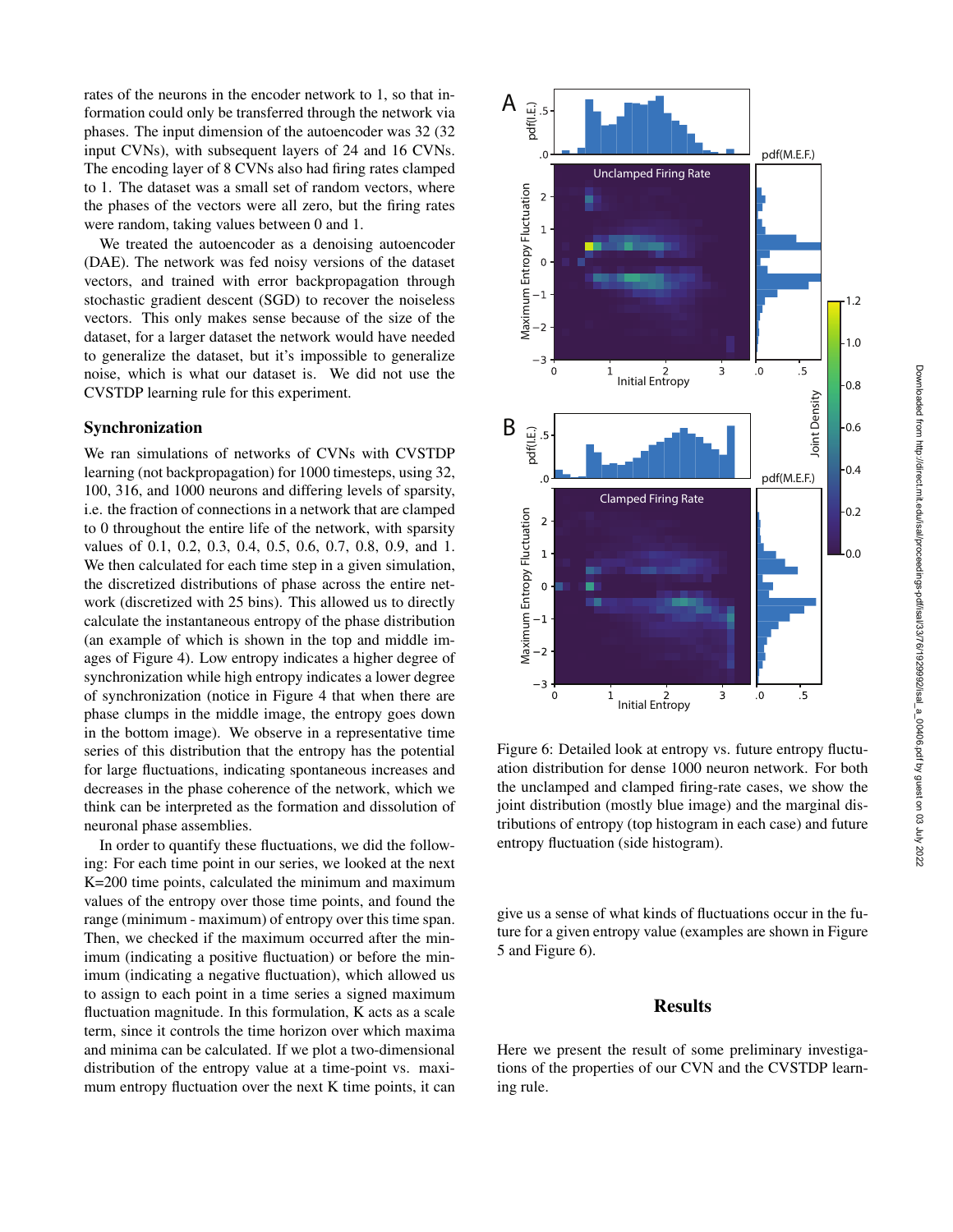## Rate-Phase translation

We were able to successfully store a small dataset of 32 dimensional random firing rate, zero-phase vectors in the CVN DAE. The network successfully memorized the dataset (sample error plot shown in bottom image of Figure 7), which is interesting because this means that the CVNs converted a spike-rate signal (firing rates taking values between 0 and 1) into a phase-coded signal (because no information could possibly be passed through the firing rate of the encoder neurons). The decoder network had unclamped firing rates, and was able to translate the 8-dimensional phaseencoded information back into 32-dimensional rate-encoded information.

## Synchronization

Figure 4 shows an example of the evolution of the phase distribution for a network of CVNs without learning (top image) and with learning (middle image). Without learning, no clear structure in the phase distribution ever emerges, but with learning we see after about 100 time steps the formation of high-density areas of the phase distribution ("phase clusters"), indicating that many neurons have similar phase offsets. In many of our simulations, we see that the initial synchronization happens via a phase/anti-phase pairing. However, we often see much more complex (but non-uniform) phase distributions. For instance, the middle image of Figure 4 shows that after about 280 time-steps, 3 distinct "phase clusters" emerge. There appears to be complex reorganization of these phase clusters over time, with phase clusters splitting, drifting, and merging over time. It is possible that the larger reorganizations that are observed, such as the transition from two phase assemblies to three phase assemblies in Figure 4, are analogous to the meta-state transitions described in (Tseng and Poppenk, 2020).

For our investigation of the dependence of synchronization and desynchronization on hyperparameters we studied three main axes: was firing rate clamped or not, what was the enforced sparsity of the network connectivity matrix, and what was the maximum firing rate of the neurons (this last condition only makes sense when firing rates are not clamped). In general, we found relatively little change in the joint distribution of entropy vs. fluctuation with respect to sparsity (notice in Figure 5 that over different sparsity conditions the shape of the distribution is unchanged), but fairly large differences in this distribution with respect to presence/absence of firing rate clamping and maximum firing rate (compare the top four images with the bottom four images in Figure 5). In particular, it appears that between the clamped and unclamped cases, desynchronizations are favored in the unclamped case vs. synchronizations being favored in the clamped case (compare in Figure 6 the marginal distributions in of maximum entropy fluctuation  $pdf(M.E.F.).$ 



Figure 7: (A) The architecture of the CVN denoising autoencoder, with an input dimension of 32 and an code dimension of 8. The red layers had a firing rate clamped to 1, while the decoding (blue) layers were unclamped. (B) The model's error (MSE) over learning iterations.

it becomes more likely to enter low-entropy (highsynchrony) regimes, but it is also more likely that these highsynchrony regimes will spontaneously decay. When maximum firing rate is a little higher than 1, we find that no synchrony ever occurs in the time series.

## **Discussion**

The spontaneous formation and dissolution of phase assemblies was suggested by (Woodward et al., 2015) as a possibly important component of a biologically plausible extension of Hopfield networks. We show here that simply allowing neurons to take values in  $\mathbb C$  instead of just  $\mathbb R$  enables this. While our network was given no extrinsic goals, these transient assemblies could be treated as the cell assemblies that Donald Hebb proposed as the basic building blocks of neural processing (Hebb, 1949). Following (Buzsáki, 2019), giving these transient assemblies meaning could be as simple as coupling a network of these neurons to an external environment, allowing the environment to "pick" different assemblies via temporal correlations. If environmental information was also encoded via a CVNN, we would expect similar dynamics as observed in our study, since the coupled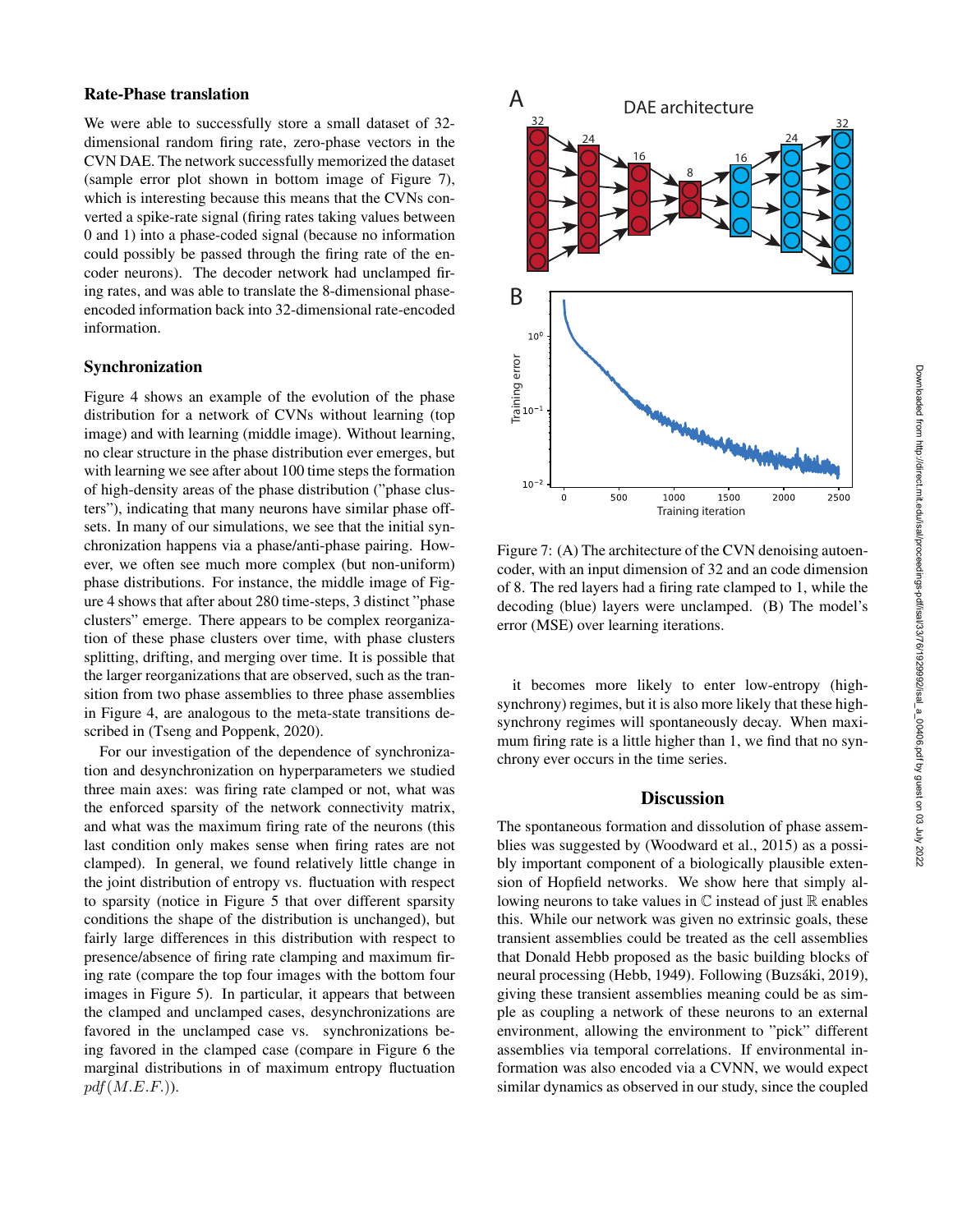environment-network system would itself act like a single larger CVNN. If a particular behavior was desired, the observed variability of phase assemblies might support exploration of behaviors, while selection of particular behaviors could occur through reinforcement learning. This model is very amenable to interpretation via deep learning models, so it is fairly easy to reason about how information flows through networks of these neurons.

Discrete-time CVNs using CVSTDP leverage the mathematical simplicity of the networks used in machine learning, while also replicating some of the key properties of biological spiking neurons such as temporal coding of information and STDP. If it's the case that some aspects of cognition, learning, and behavior take advantage of these unique properties of real neurons, then explicitly modeling them as is done here might make construction of more sophisticated cognitive architectures simpler and more straightforward. For example, it seems that the order and relative timing of discrete events is important for causal reasoning and learning. A real-valued discrete feedforward network or a CTRNN could surely be trained to replicate this sensitivity, but perhaps it would be easier if the network had access to explicit relative timing information, as is the case for spiking networks with a temporally asymmetric learning rule.

There are several features of this model which render it unrealistic, and which might be overcome with simple, though ultimately computationally more costly, modifications. The most non-physical feature is that effectively, spikes in CVNs can suppress spikes in the past. Consider a CVN with strongly weighted (on the order of 1) connections from two input CVNs (call them  $n_a$  and  $n_b$ ), such that a single spike (firing rate  $f = 1$ ) from either neuron will illicit an in-phase spike. Suppose the output phase of  $n_a$  and  $n_b$  is  $\omega_a = \frac{1}{4}$  and  $\omega_b = \frac{3}{4}$ , respectively. If our CVN received an input from  $n_a$ , it would fire a single spike with phase  $\frac{1}{4}$ . If it received an input from  $n_b$ , it would fire a single spike with phase  $\frac{3}{4}$ .  $n_a$  and  $n_b$  have opposite phases when projected onto the complex plane, and if they have the same magnitude, then their sum will be 0. This means that if our neuron receives input form both neurons, it will not fire. A physical interpretation of this is difficult to justify, though eliminating this effect would require something like performing a cumulative sum of inputs ordered by phase, which would be computationally expensive. Notably, (Reichert and Serre, 2013) proposed a solution to this problem, though we did not follow their formulation.

We find it interesting that the CVN autoencoder with clamped firing rates in the encoder was able to translate rate-encoded information into phase-encoded information and back again. The nonlinearity we use mixes information about phase and rate in the phase component via equation 8, which means that information in the frequency channel can theoretically be transferred to the phase channel. The nonlinearity itself, however, has no mechanism for transferring information from the phase to the frequency. Presumably, this must happen via interactions through the affine transformations of the network. The weight matrix operates on the real and imaginary components separately; however, the real and imaginary components of a complex number themselves represent a mixture of the phase and magnitude of the complex number. The presence of this phase-to-rate/rateto-phase transition in CVN networks suggest the possibility of the same phenomena in biological brain networks. This could be used by neural networks to segment different information streams, allowing for something like the dynamical emulation of virtual parallel networks in the same physical network. Information encoded in phase is possibly sensitive to co-incidence in a way that information encoded in rate is not, and on the other hand information encoded in firing rate is amenable to relative comparison in a way that might be difficult for phase-encoded information. Enabling translation between these two domains might allow for complex logical comparisons embedded in dynamical systems. Future investigations should explore the robustness of this phenomenon and possible computational and representational consequences.

While training the DAE, we found that enabling biases eased training. A possible biological interpretation of this is that biases that adjust the phase of firing act like transmission delays. A further extension would be to allow W and b to take values in C. Doing this would effectively allow for learnable transmission delays between neurons, although this extra complication might motivate a more sophisticated mechanism for handling phase-overshooting (going over 1 in our model). Since currently phase wraps around back to 0, delaying a spike enough can actually result in it happening earlier in the time-bin. An alternative that might be better motivated in the context of complex-valued parameters might be to allow for a spike to spill over into the next time-bin, though again this would increase the computational complexity of the network.

For the synchronization experiments, we observed that clamped-firing rate networks more commonly densynchronized as compared to unclamped networks. This is likely because in the clamped case, low-magnitude ( $f \ll 1$ ) vectors that are out-of-phase cannot be as easily recruited, because their magnitude is reset to 1, increasing their influence.

We found that under the CVSTDP learning rule, the spectral radius of the weight matrix (absolute value of the largest eigenvalue) of the network tended to increase over time, which has actually been observed in symmetric STDP learning rules. A future extension of this work might try and counteract this tendency by adjusting the learning rule itself, or simply implementing some form of weight decay or maybe even transient re-sets of the spectral radius.

A PyTorch implementation of the CVN neuron and CVSTDP learning rule is available on the ECSU gitlab (https://gitlab.com/oist-ecsu/) in the DT\_STDP repository.